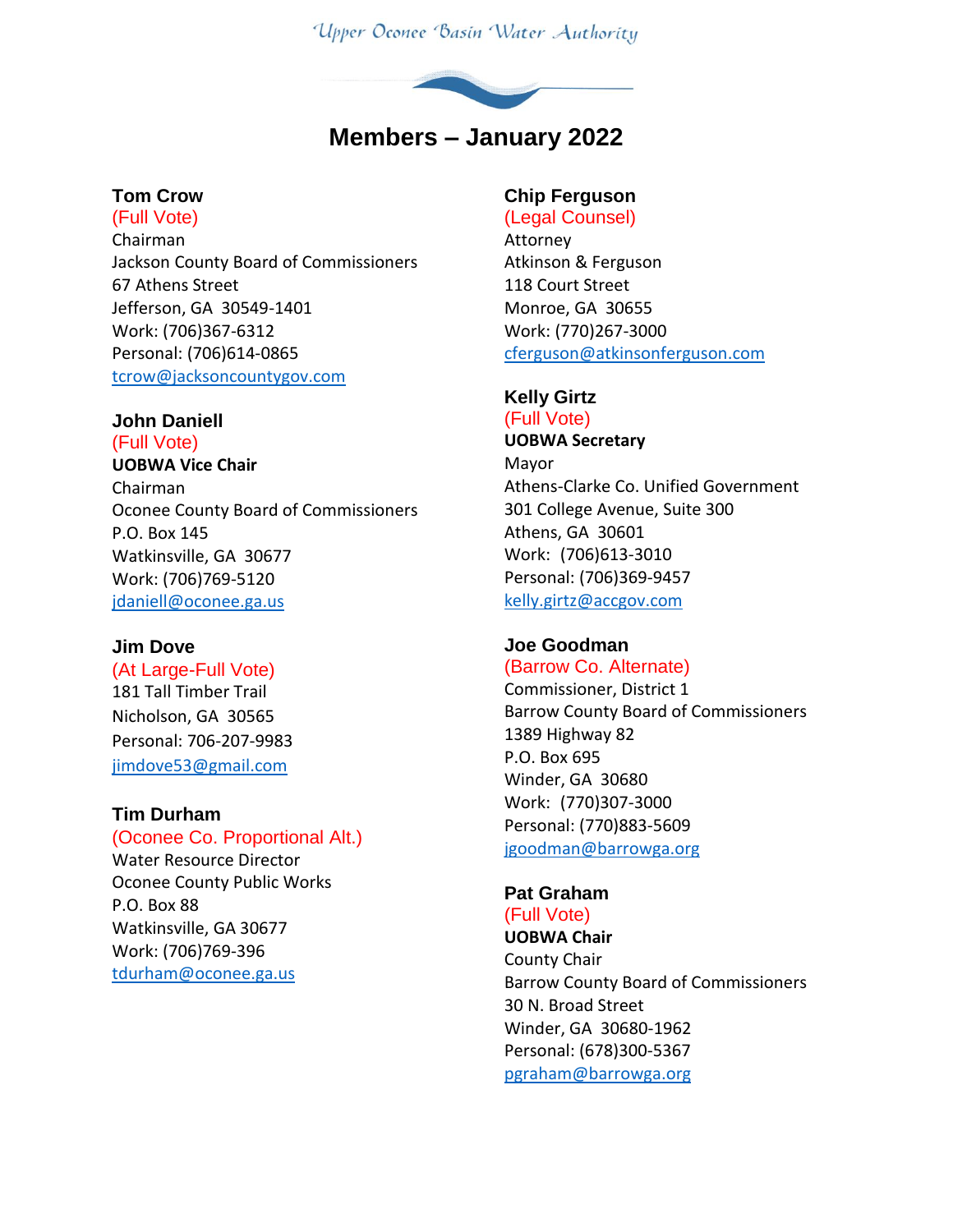## **Nathan Hester**

#### (Jackson Co. Proportional Alt.)

Senior Engineer Jackson County Water & Sewer Authority 117 MLK Ave. Jefferson, GA 30549 Work: (706)367-1741 [nhester@jcwsa.com](file:///C:/Users/frontdesk/AppData/Local/Microsoft/Windows/Temporary%20Internet%20Files/Content.Outlook/V1M7XYO0/nhester@jcwsa.com)

#### **Jim Hix**

#### (Jackson Co. Alternate)

Commissioner, District 1 Jackson County Board of Commissioners 67 Athens Street Jefferson, GA 30549 Work: (706) 367-6312 [jhix@jacksoncountygov.com](mailto:jhix@jacksoncountygov.com)

#### **Chuck Horton**

(Oconee Co. Alternate) Commissioner, Post 2 Oconee County Board of Commissioners P.O. Box 145 Watkinsville, GA 30677 Work: (706)769-5120 [chorton@oconee.ga.us](mailto:chorton@oconee.ga.us)

#### **Brad Lanning**

(Jacobs Staff) Program Manager Norcross Office Jacobs Engineering 10 10th Street, NW Suite 1400 Atlanta, GA 30309-3851 Work: (678)333-0222 Personal: (706)353-2868 Other: (678)644-6221 [brad.lanning@jacobs.com](mailto:brad.lanning@jacobs.com)

# **Joey Leslie, PE**

## (Jackson Co. Proportional)

General Manager Jackson County Water & Sewer Authority P.O. Box 869 Jefferson, GA 30549 Work: (706)367-1741 Personal: (706)614-1397 [jleslie@jcwsa.com](mailto:jleslie@jcwsa.com)

#### **Kevin Little** (Barrow Co. Proportional)

County Manager Barrow County Board of Commissioners 30 N. Broad Street Winder, GA 30680 Personal: (770)317-0401 [klittle@barrowga.org](mailto:klittle@barrowga.org)

## **Carol Myers**

#### (Athens-Clarke Co. Alternate)

Commissioner Athens-Clarke Co. Unified Government P.O. Box 1868 Athens, GA 30603 Personal: (706)296-1948 [carol.myers@accgov.com](mailto:Andy.herod@accgov.com)

#### **Mark Saxon**

(Oconee Co. Proportional) Commissioner, Post 4 Oconee County Board of Commissioners 1812 Clotfelter Road Bogart, GA 30622 Work: (706)769-5120 Personal: (706)207-4165 [msaxon@oconee.ga.us](mailto:msaxon@oconee.ga.us)

## **Harry Sims**

(Athens-Clarke Co. Proportional) 170 Cone Drive Athens, GA 30601-3326 Work: (706)613-3031 Personal: (706)546-1683 [Harry.sims170@gmail.com](mailto:Harry.sims170@gmail.com)